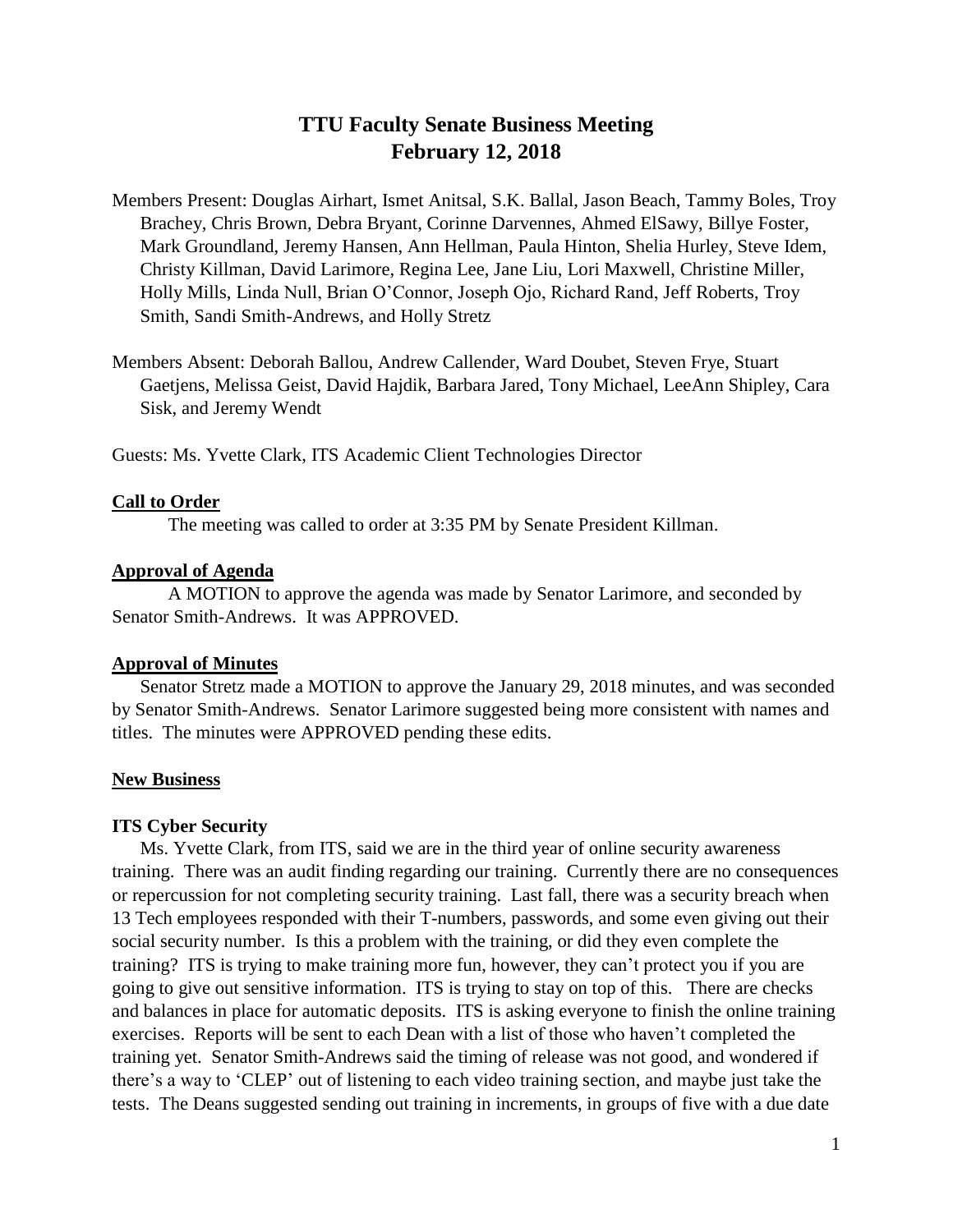for completion. There is a link to access this security training from the employee page in Banner, as some suspected the email sent by ITS was a phishing attempt. It would be nice to have all training and certificates in Banner, but be role-specific to an employee's job. ITS is looking at a different portal now with a dual factor entry, and asking for input. Who is checking to see if we don't complete them, or don't do them at all? Some Senators said they don't remember the email from December, or even know they had to do this. The portal should take care of the notification, and will send out periodic messages. There are three more sections to come out. Any ideas, or comments, should be sent to Ms. Yvette Clark or Ms. Deb Zsigalov, ITS Chief Information Security Services Officer.

### **Comments by the Senate President**

Senate President Killman gave an update as to what's been going on recently. She apologized for any implications in a statement made last week using the phrase "conspiracy theory". This was by no means directed at any individual, as she said she was just trying to defend the Search Committee and the search process the Senate wanted. She meant no offense to anyone in the room.

Last week Senate President Killman met with VP Huo, who is serving as the Research Integrity Officer. Today they both met with Dr. Hoy, Interim Dean of Engineering, to initiate the inquiry, which is the first part of the internal investigation regarding the Fitzgerald Glider Kits research study and Policy 780.

Senate President Killman talked to President Oldham last Friday, and asked him a few questions, such as why he always asks for unranked names from search committees. He responded by saying sometimes you are not able to secure your number one choice, and there's a stigma attached with being the number two choice. He always asks for strengths and weaknesses of each candidate. They also talked about the VP for Enrollment Management and Career Placement candidates, their strengths and weaknesses, and the Search Committee's thoughts about the candidates. Senate President Killman also asked for clarification of the external peer review of the research. President Oldham said they are trying to figure out how to conduct the external peer review because of the non-disclosure agreement Tech has with Fitzgerald. Yesterday's *Herald-Citizen* article was well done, and stated the facts of this issue. At next week's Faculty Senate meeting with President Oldham, we will talk about the budget and academic units taking hits. Think about it from a faculty perspective. Dr. Stinson, VP for Planning & Finance, will also be present with financial information.

Senator O'Connor said the letter from engineering faculty dated February 5, 2018 was well done. He made a MOTION to endorse the letter, which was seconded by Senator Roberts. Senators discussed the fact that with this motion, the President will see it, and it becomes public. Many were sensitive to the fact that we don't want to step on the toes of review committees, but we are standing behind the engineers who framed this statement. Tech's integrity was called into question nationally, because of this project. Due process will find out more truths, and if not, we can dig deeper with another review. We don't want to interfere or cause prejudice with this investigation. The timeline for the inquiry is for it to be done in less than 60 days. The inquiry committee can call witnesses, and will probably discover this letter anyway. Very seldom does an issue such as this come out in the press accurately. Senator Roberts said this letter does a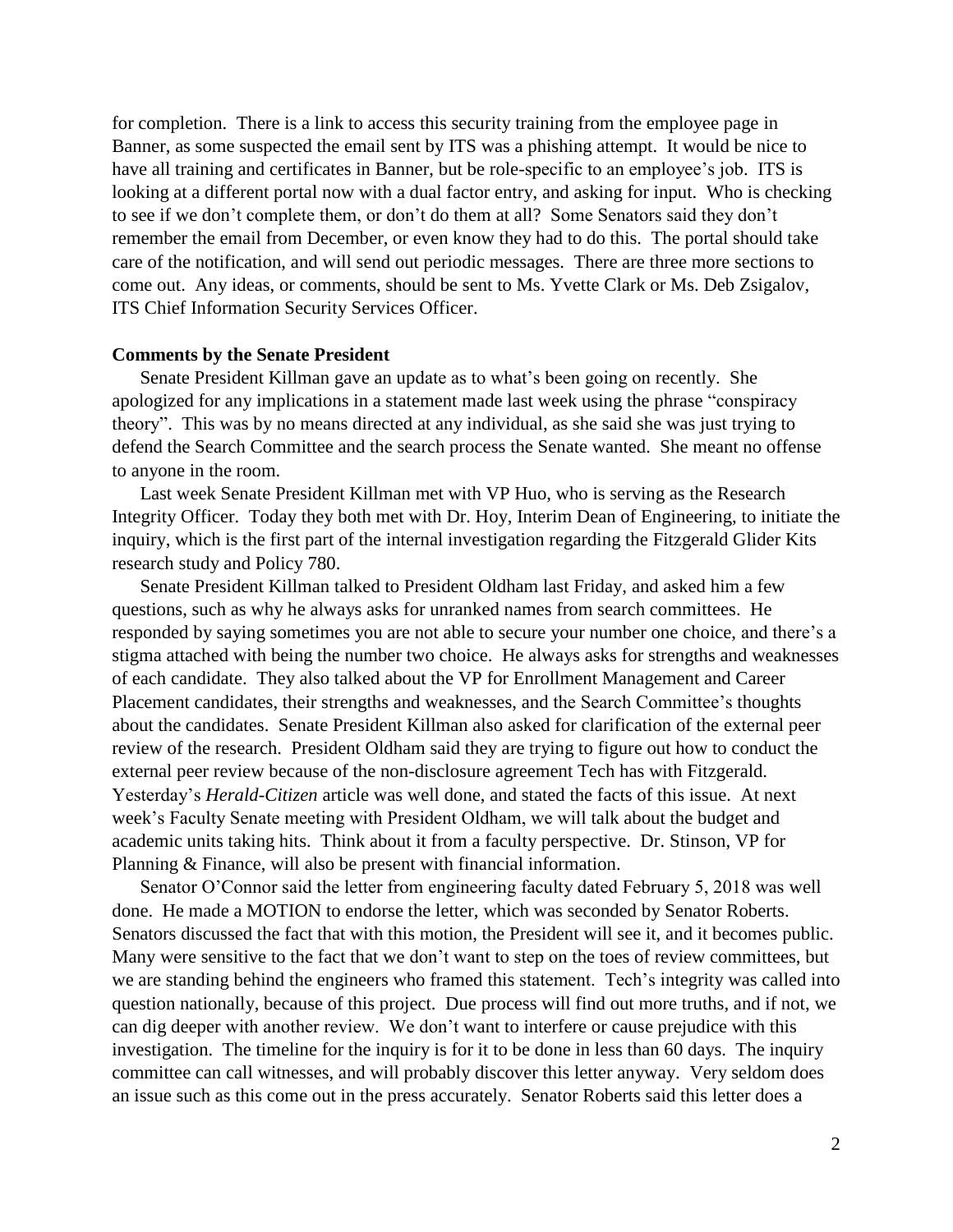great job of why we need this investigation, by clarifying the matter, but not drawing any conclusions. Senator O'Connor doesn't see how this can impact the investigation at all. It's already out there. This shows it's not a turf battle in engineering, and may help prevent any skewing. Now that an inquiry has begun, Senators shouldn't be discussing this matter in public. Many Senators were concerned about posting the letter on our website as part of these minutes. Senate President Killman said she will take everything she has on this matter any way, when called to talk to the committee. Some Senators in the College of Engineering appreciated the support voiced in this meeting, but didn't feel the endorsement was necessary. Senator O'Connor said he wants to see what the Senate is made of, so he won't withdraw the motion. Some think this will just re-kindle the fire by the news media. Senator Darvennes made a MOTION to table Senator O'Connor's motion, and it was seconded by Senator Foster. The motion to table was APPROVED, with some nay votes.

## **Committee Reports**

- *VP for Enrollment Management and Career Placement Search Committee* Senate President Killman already gave an update with her comments earlier in this meeting.
- *Provost & Vice President for Academic Affairs Search Committee*
	- Senator Roberts said three good names were forwarded to President Oldham last Friday. Senators commended the Search Committee members for their diligent work. The Search Committee was very thorough in documenting the strengths and weaknesses of each candidate. Senator Ojo asked the ratio of the faculty input in the online survey. Senator Roberts said it was about equal between faculty, staff, and administrators, with students representing a smaller number. There was consistency if feedback among the three groups. Last Thursday's meeting comments mirrored the survey responses.

## *Evaluation Committee*

Nothing done since the last Senate business meeting.

*Communication Committee*

Senator Ballou was not in attendance, so there should be a report at the next Senate business meeting on February 26<sup>th</sup>.

## *Faculty Feedback (QCC) Committee*

No report, but there were five new comments last week. Faculty salaries have been updated on the Tech's HR website.

## *Faculty Senate Policy & Procedures (Operating) Committee*

This committee is on hold for now, pending approval of the Leadership Structure Committee's recommendations.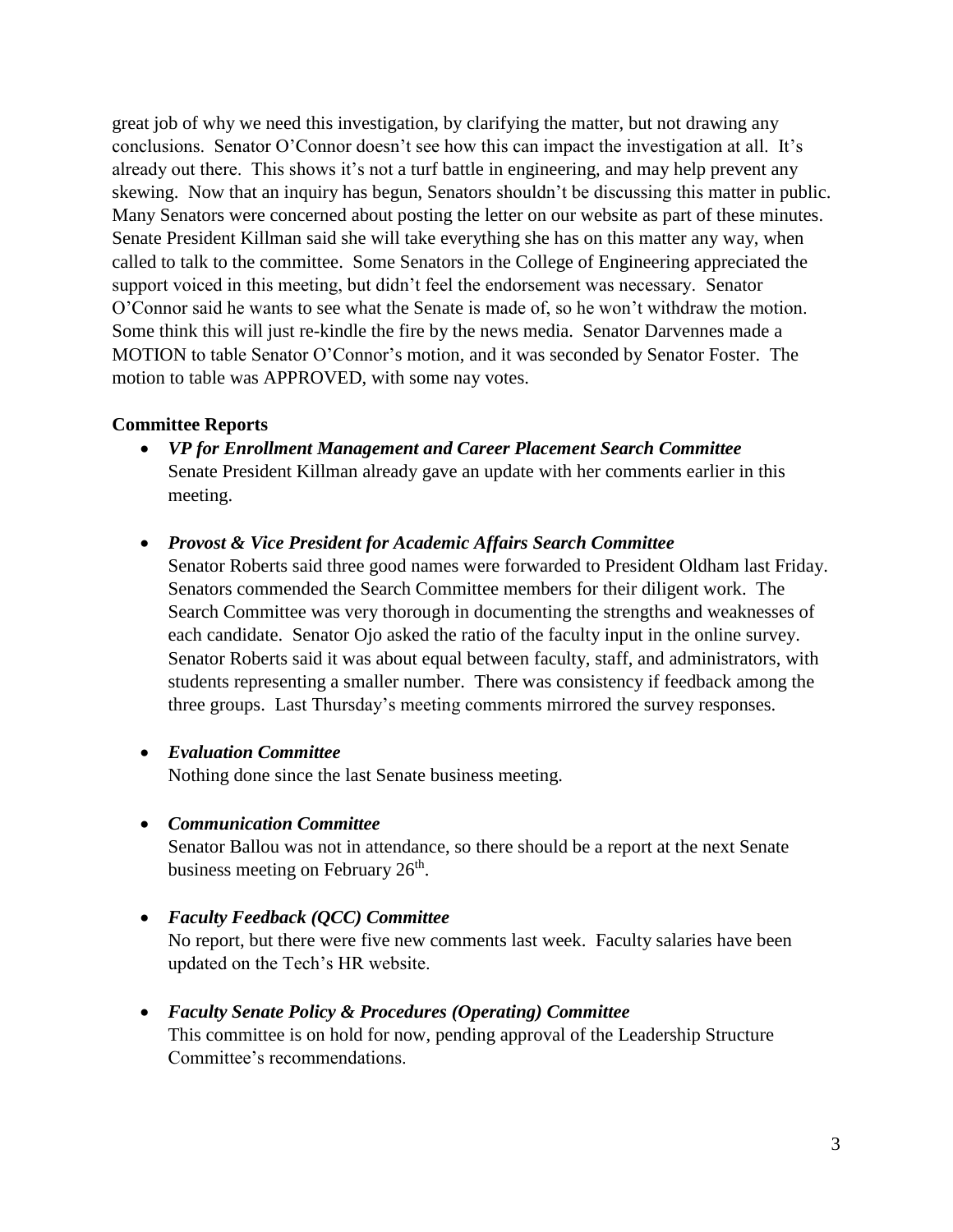## *Leadership Structure Committee*

A document drafted by Senators Roberts, Smith and Foster was distributed by email outlining the proposed duties of each Senate officer. Senate President Killman suggested adding the various meetings and committees to the President's list of duties: President's cabinet, Deans Council meetings, and Budget Advisory Committee. It may be good to have the President-Elect also attend some of these meetings, which would add to continuity in the Senate.

Senator Lee suggested adding website maintenance, and sending all approved documents and annual roster of members to the University Archives, where official papers of the University are housed and maintained.

Senate President Killman and Senate Secretary Lee will review this draft before the next business meeting. A clean version will be sent prior to that meeting with the expectation of voting on it. Some Senators asked how this will be implemented. Senate President Killman will be the Past President and will mentor the new President. A President-Elect and Secretary will also be nominated this spring. There is concern over the terms of Senators being 3 years, so this may need to be addressed by the Policy and Procedures Committee.

## *Nominating Committee*

Appointment of a Nominating Committee was postponed, pending the approval of the duties of Senate leaders.

### **Questions for meeting with President Oldham**

At the next meeting with the President, February 19, 2018, Senators want to ask and discuss the following:

- Budget
- President Oldham's 5-year contract
- TBR has a grant from the Gates Foundation on high impact practices. Senator Null said we supplied information toward this, but we did not sign this year, so we are no longer part of this grant.

Senate President Killman made it clear that we will not be talking about the Fitzgerald issue.

### **Old Business**

### **Acceptance of the Notes**

Senator Darvennes made a MOTION to accept the notes of December 4, 2017, and was seconded by Senator Smith-Andrews. Direct quotes were left out, as this meeting was not taped. The sentence about the School of Nursing no longer participating in the TN eCampus program will be corrected. The notes were APPROVED.

## **Approval of the Minutes**

Senator Darvennes made a MOTION to approve the minutes of February 5, 2018, and was seconded by Senator Smith. There was brief discussion to edit the minutes about the letter